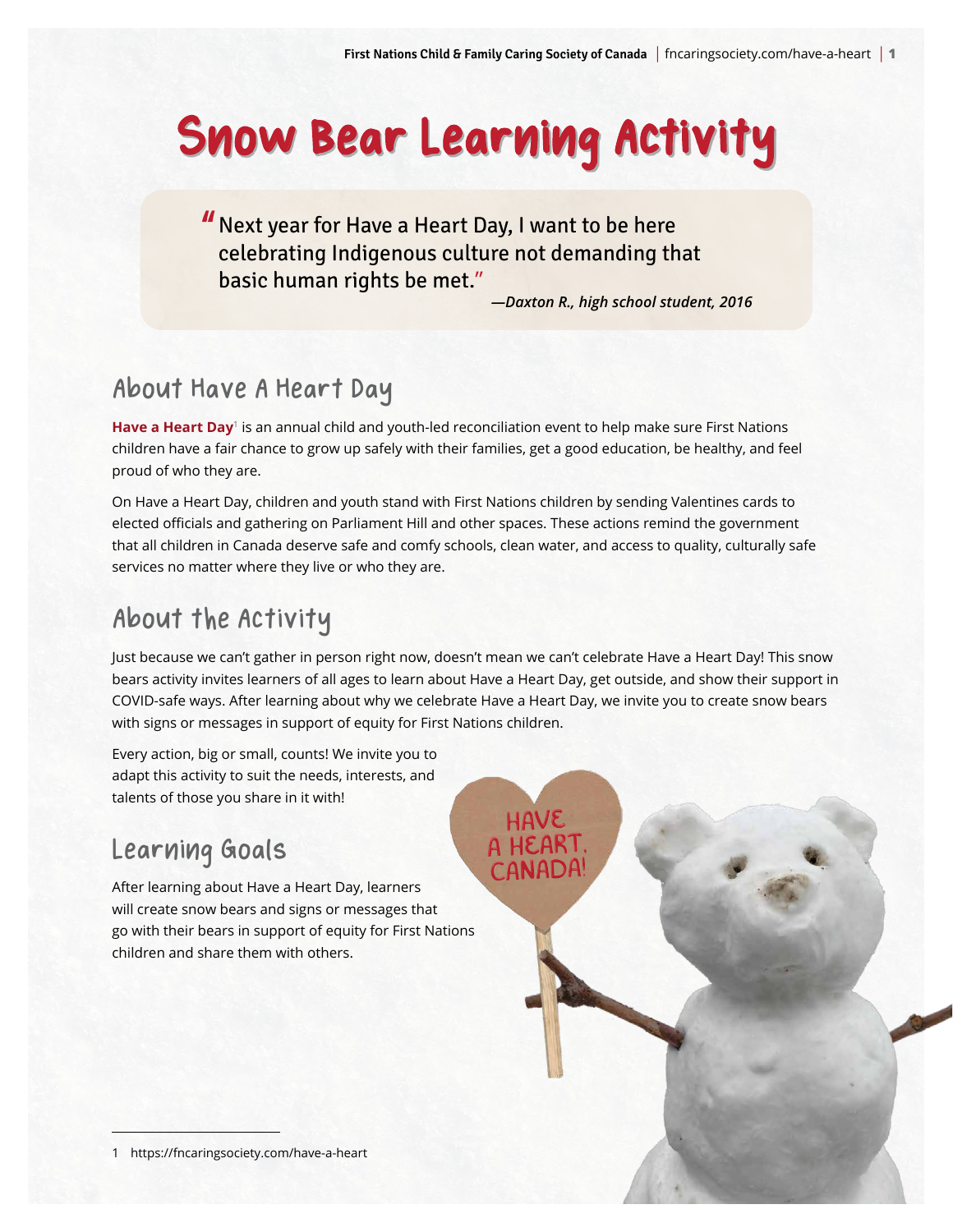### Steps

#### **1. LEARN about Have a Heart Day**

Did you know that the Government of Canada gives less funding for important services like child welfare, education, and healthcare to First Nations children than other kids in Canada? This is why the First Nations Child & Family Caring Society of Canada (Caring Society for short) and the Assembly of First Nations filed a human rights complaint against the Government of Canada at the Canadian Human Rights Tribunal in 2007. **[Spirit Bear](https://fncaringsociety.com/SpiritBear)**, 2 who is a *bear*rister and a member of the Carrier Sekani Tribal Council witnessed all the Tribunal hearings on behalf of the 165,000 First Nations children impacted by the case. Soon, children and youth in Ottawa started bearing witness, too, and Have a Heart Day began as a way for them to show their support.

Nine years later, in 2016, the Tribunal found that Canada discriminates against First Nations kids by underfunding the services they need. While things have gotten better, we continue to celebrate Have A Heart Day because Canada has yet to fully fix the problem. It is our way of standing with First Nations kids and telling the Government to Have a Heart and do the right thing! Every child matters!

**BEFORE JUMPING INTO YOUR SNOW GEAR AND GRABBING YOUR ART SUPPLIES, take a bit of time to learn more about Have A Heart Day by checking out some or all of the resources below. When you're done, try to think about, journal about, or talk through the questions on the following page.** 

#### *Where to learn more*

- **Read Spirit Bear's first book, [Spirit Bear and Children Make History](https://fncaringsociety.com/SpiritBear/children-make-history)<sup>3</sup> where he tells us all about the case** at the Canadian Human Rights Tribunal and the very first Have a Heart Day! The e-book is available for free on the Caring Society website!
- Look at pictures of real kids sharing their voices and gathering on Parliament Hill in the Caring Society's **[photo galler](https://fncaringsociety.com/have-heart-photo-gallery)y**<sup>4</sup> of past Have a Heart Days! Check out their signs for ideas for your own.
- Read these child-friendly information sheets about the case at the Tribunal: **[2016 CHRT 2 Information](https://fncaringsociety.com/sites/default/files/kids_information_sheet_re_chrt_decision.pdf)  [Sheet](https://fncaringsociety.com/sites/default/files/kids_information_sheet_re_chrt_decision.pdf)**5 and **[2018 CHRT 4 Information Sheet](https://fncaringsociety.com/sites/default/files/childrens_info_sheet_2018_chrt_4_0.pdf)**. 6
- Listen to this **[Warrior Kids podcast](https://soundcloud.com/warriorkidspodcast/cindy-spirit-bears-mission-all-kids-treated-fairly)**7 with special guests, Cindy and Spirit Bear about the case.
- If you're an adult learner, check out the documentary, *[We Can't Make the Same Mistake Twice](https://www.nfb.ca/film/we_can_t_make_the_same_mistake_twice/)*<sup>8</sup> by Alanis Obomsawin.

<sup>2</sup> https://fncaringsociety.com/SpiritBear

<sup>3</sup> https://fncaringsociety.com/SpiritBear/children-make-history

<sup>4</sup> https://fncaringsociety.com/have-heart-photo-gallery

<sup>5</sup> https://fncaringsociety.com/sites/default/files/kids\_information\_sheet\_re\_chrt\_decision.pdf

<sup>6</sup> https://fncaringsociety.com/sites/default/files/childrens\_info\_sheet\_2018\_chrt\_4\_0.pdf

<sup>7</sup> https://soundcloud.com/warriorkidspodcast/cindy-spirit-bears-mission-all-kids-treated-fairly

<sup>8</sup> https://www.nfb.ca/film/we\_can\_t\_make\_the\_same\_mistake\_twice/